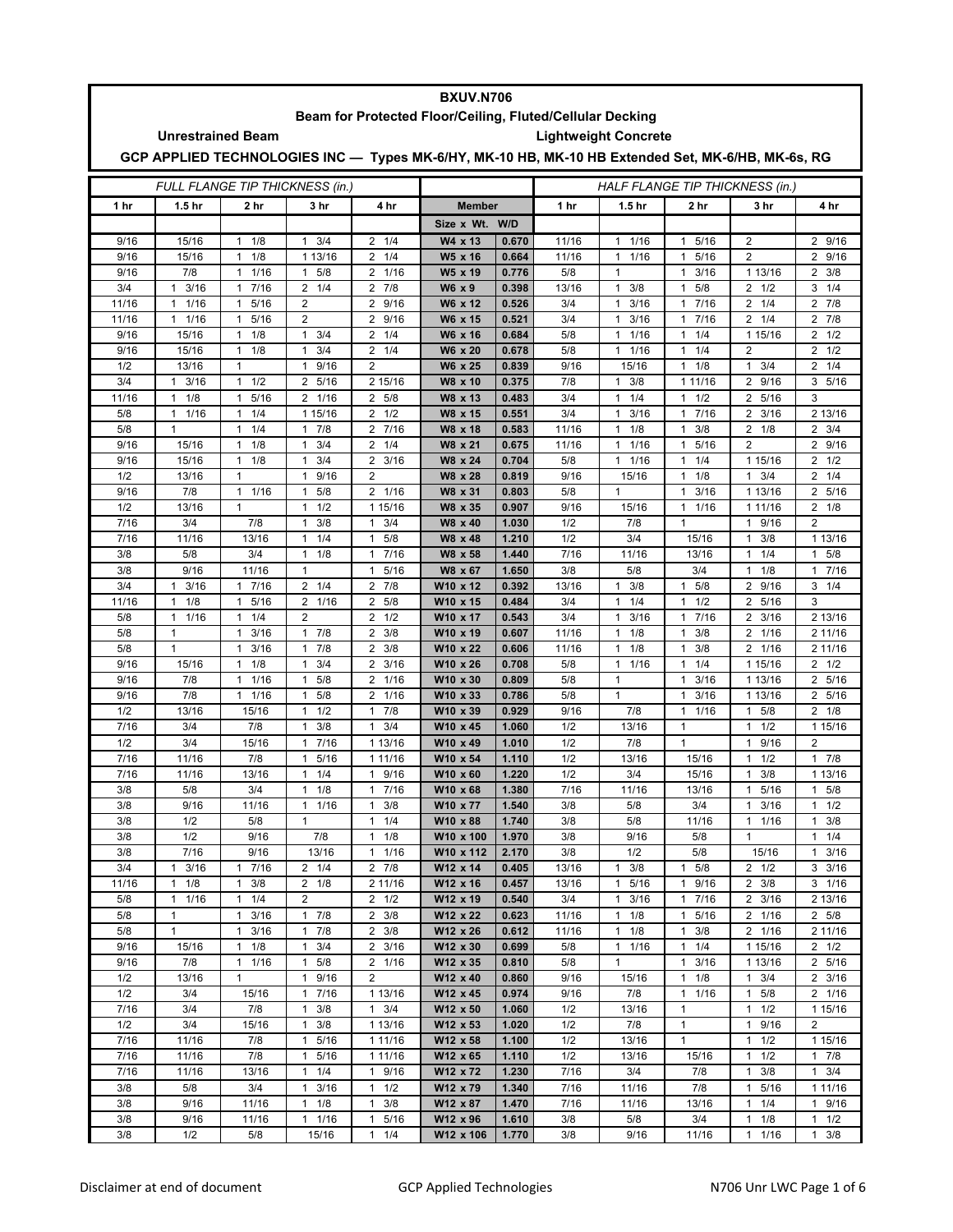| FULL FLANGE TIP THICKNESS (in.) |                   |                      |                      |                      | HALF FLANGE TIP THICKNESS (in.) |                |            |                   |                      |                      |                     |
|---------------------------------|-------------------|----------------------|----------------------|----------------------|---------------------------------|----------------|------------|-------------------|----------------------|----------------------|---------------------|
| 1 hr                            | 1.5 <sub>hr</sub> | 2 <sub>hr</sub>      | 3 <sub>hr</sub>      | 4 hr                 | <b>Member</b>                   |                | 1 hr       | 1.5 <sub>hr</sub> | 2 hr                 | 3 hr                 | 4 hr                |
|                                 |                   |                      |                      |                      | Size x Wt. W/D                  |                |            |                   |                      |                      |                     |
| 3/8                             | 1/2               | 9/16                 | 7/8                  | 1/8<br>1             | W12 x 120                       | 1.990          | 3/8        | 9/16              | 5/8                  | $\mathbf{1}$         | $1 \t1/4$           |
| 3/8                             | 7/16              | 9/16                 | 13/16                | 1/16<br>$\mathbf{1}$ | W12 x 136                       | 2.230          | 3/8        | 1/2               | 5/8                  | 15/16                | $1 \t3/16$          |
| 3/8                             | 7/16              | 1/2                  | 3/4                  | 15/16                | W12 x 152                       | 2.450          | 3/8        | 7/16              | 9/16                 | 7/8                  | 1 1/16              |
| 3/8                             | 3/8               | 7/16                 | 11/16                | 7/8                  | W12 x 170                       | 2.720          | 3/8        | 7/16              | 1/2                  | 3/4                  | $\mathbf{1}$        |
| 3/8                             | 3/8               | 7/16                 | 5/8                  | 13/16                | W12 x 190                       | 3.000          | 3/8        | 3/8               | 1/2                  | 3/4                  | 15/16               |
| 3/8                             | 3/8               | 3/8                  | 5/8                  | 3/4                  | W12 x 210                       | 3.270          | 3/8        | 3/8               | 7/16                 | 11/16                | 7/8                 |
| 3/8                             | 3/8               | 3/8                  | 9/16                 | 11/16                | W12 x 230                       | 3.550          | 3/8        | 3/8               | 7/16                 | 5/8                  | 13/16               |
| 3/8                             | 3/8               | 3/8                  | 1/2                  | 11/16                | W12 x 252                       | 3.840          | 3/8        | 3/8               | 3/8                  | 9/16                 | 3/4                 |
| 3/8                             | 3/8               | 3/8                  | 1/2                  | 5/8                  | W12 x 279                       | 4.190          | 3/8        | 3/8               | 3/8                  | 9/16                 | 11/16               |
| 3/8                             | 3/8               | 3/8                  | 7/16                 | 9/16                 | W12 x 305                       | 4.490          | 3/8        | 3/8               | 3/8                  | 1/2                  | 11/16               |
| 3/8                             | 3/8               | 3/8                  | 7/16                 | 9/16                 | W12 x 336                       | 4.850          | 3/8        | 3/8               | 3/8                  | 1/2                  | 5/8                 |
| 11/16                           | 1/16<br>1         | 5/16<br>1            | $\overline{2}$       | 2 9/16               | W14 x 22                        | 0.534          | 3/4        | $1 \t3/16$        | 7/16<br>1            | $2 \t1/4$            | 2 7/8               |
| 5/8                             | 1                 | 3/16<br>1            | 1 13/16              | 5/16<br>2            | W14 x 26                        | 0.628          | 11/16      | 1/8<br>1          | 5/16<br>$\mathbf{1}$ | 2 1/16               | 2 5/8               |
| 5/8                             | 15/16             | 3/16<br>$\mathbf{1}$ | 1 13/16              | 5/16<br>2            | W14 x 30                        | 0.644          | 11/16      | $1 \t1/8$         | 5/16<br>1            | $\overline{2}$       | 2 5/8               |
| 9/16                            | 7/8               | 1/8<br>1             | 1 11/16              | 3/16<br>2            | W14 x 34                        | 0.725          | 5/8        | $1 \t1/16$        | 1/4<br>1             | 17/8                 | 2 7/16              |
| 9/16                            | 7/8               | 1/16<br>$\mathbf{1}$ | 5/8<br>$\mathbf{1}$  | 2 1/16               | W14 x 38                        | 0.809          | 5/8        | $\mathbf{1}$      | 3/16<br>$\mathbf{1}$ | 1 13/16              | 2 5/16              |
| 1/2                             | 13/16             | $\mathbf{1}$         | 9/16<br>$\mathbf{1}$ | 1 15/16              | W14 x 43                        | 0.874          | 9/16       | 15/16             | 1/8<br>$\mathbf{1}$  | 1 1 1 / 16           | $2 \frac{3}{16}$    |
| 1/2                             | 3/4               | 15/16                | 17/16                | 1 13/16              | W14 x 48                        | 0.970          | 9/16       | 7/8               | 1/16<br>$\mathbf{1}$ | $1 \t5/8$            | 2 1/16              |
| 7/16                            | 3/4               | 7/8                  | 3/8<br>1             | 3/4<br>$\mathbf{1}$  | W14 x 53                        | 1.060          | 1/2        | 13/16             | 1                    | $1 \t1/2$            | 1 15/16             |
| 7/16                            | 11/16             | 7/8                  | 5/16<br>$\mathbf{1}$ | 1 11/16              | $W14 \times 61$                 | 1.100          | 1/2        | 13/16             | $\mathbf{1}$         | 1/2<br>1             | 1 15/16             |
| 7/16                            | 11/16             | 13/16                | $1 \t1/4$            | 9/16<br>1            | W14 x 68                        | 1.220          | 1/2        | 3/4               | 15/16                | 3/8<br>1             | 1 13/16             |
| 3/8                             | 5/8               | 3/4                  | 3/16<br>1            | 1/2<br>1             | W14 x 74                        | 1.320          | 7/16       | 3/4               | 7/8                  | 5/16<br>$\mathbf{1}$ | 1 1 1 / 16          |
| 3/8                             | 9/16              | 3/4                  | 1/8<br>1             | 7/16<br>1            | W14 x 82                        | 1.450          | 7/16       | 11/16             | 13/16                | 1/4<br>1             | 1 9/16              |
| 3/8                             | 5/8               | 3/4                  | 3/16<br>$\mathbf{1}$ | 1/2<br>$\mathbf{1}$  | W14 x 90                        | 1.310          | 7/16       | 3/4               | 7/8                  | 5/16<br>1            | 1 1 1 / 1 6         |
| 3/8                             | 5/8               | 3/4                  | $1 \t1/8$            | 7/16<br>1            | W14 x 99                        | 1.430          | 7/16       | 11/16             | 13/16                | $1 \t1/4$            | $1 \t5/8$           |
| 3/8                             | 9/16              | 11/16                | 1/16<br>$\mathbf{1}$ | 5/16<br>1            | W14 x 109                       | 1.570          | 3/8        | 5/8               | 3/4                  | 3/16<br>1            | $1 \t1/2$           |
| 3/8                             | 1/2               | 5/8                  | $\mathbf{1}$         | $\mathbf{1}$<br>1/4  | W14 x 120                       | 1.710          | 3/8        | 5/8               | 3/4                  | 1/8<br>$\mathbf{1}$  | 17/16               |
| 3/8                             | 1/2               | 5/8                  | 15/16                | 3/16<br>1            | W14 x 132                       | 1.890          | 3/8        | 9/16              | 11/16                | $\mathbf{1}$         | 1 5/16              |
| 3/8                             | 1/2               | 9/16                 | 7/8                  | 1/8<br>1             | W14 x 145                       | 1.990          | 3/8        | 9/16              | 5/8                  | $\mathbf{1}$         | $1 \t1/4$           |
| 3/8                             | 7/16              | 9/16                 | 13/16                | $\mathbf{1}$<br>1/16 | W14 x 159                       | 2.160          | 3/8        | 1/2               | 5/8                  | 15/16                | $1 \t3/16$          |
| 3/8                             | 7/16              | 1/2                  | 3/4                  | $\mathbf{1}$         | W14 x 176                       | 2.380          | 3/8        | 1/2               | 9/16                 | 7/8                  | $1 \t1/8$           |
| 3/8                             | 3/8               | 1/2                  | 3/4                  | 15/16                | W14 x 193                       | 2.600          | 3/8        | 7/16              | 1/2                  | 13/16                | $\mathbf{1}$        |
| 3/8                             | 3/8               | 7/16                 | 11/16                | 7/8                  | W14 x 211                       | 2.810          | 3/8        | 7/16              | 1/2                  | 3/4                  | 15/16               |
| 3/8                             | 3/8               | 7/16                 | 5/8                  | 13/16                | W14 x 233                       | 3.080          | 3/8        | 3/8               | 7/16                 | 11/16                | 7/8                 |
| 3/8                             | 3/8               | 3/8                  | 9/16                 | 3/4                  | W14 x 257                       | 3.360          | 3/8        | 3/8               | 7/16                 | 11/16                | 13/16               |
| 3/8                             | 3/8               | 3/8                  | 9/16                 | 11/16                | W14 x 283                       | 3.660          | 3/8        | 3/8               | 3/8                  | 5/8                  | 3/4                 |
| 3/8                             | 3/8               | 3/8                  | 1/2                  | 5/8                  | W14 x 311                       | 3.980          | 3/8        | 3/8               | 3/8                  | 9/16                 | 3/4                 |
| 3/8                             | 3/8               | 3/8                  | 1/2                  | 5/8                  | W14 x 342                       | 4.320          | 3/8        | 3/8               | 3/8                  | 9/16                 | 11/16               |
| 3/8                             | 3/8               | 3/8                  | 7/16                 | 9/16                 | W14 x 370                       | 4.630          | 3/8        | 3/8               | 3/8                  | 1/2                  | 5/8                 |
| 3/8                             | 3/8               | 3/8                  | 7/16                 | 9/16                 | W14 x 398                       | 4.930          | 3/8        | 3/8               | 3/8                  | 1/2                  | 5/8                 |
| 3/8<br>3/8                      | 3/8               | 3/8<br>3/8           | 7/16                 | 1/2<br>1/2           | W14 x 426                       | 5.210<br>5.530 | 3/8<br>3/8 | 3/8<br>3/8        | 3/8<br>3/8           | 7/16                 | 9/16<br>9/16        |
| 3/8                             | 3/8<br>3/8        | 3/8                  | 3/8<br>3/8           | 7/16                 | W14 x 455<br>W14 x 500          | 5.950          | 3/8        | 3/8               | 3/8                  | 7/16<br>7/16         | 1/2                 |
| 3/8                             | 3/8               | 3/8                  | 3/8                  | 7/16                 | W14 x 550                       | 6.430          | 3/8        | 3/8               | 3/8                  | 3/8                  | 1/2                 |
| 3/8                             | 3/8               | 3/8                  | 3/8                  | 7/16                 | W14 x 605                       | 6.960          | 3/8        | 3/8               | 3/8                  | 3/8                  | 7/16                |
| 3/8                             | 3/8               | 3/8                  | 3/8                  | 3/8                  | W14 x 665                       | 7.490          | 3/8        | 3/8               | 3/8                  | 3/8                  | 7/16                |
| 3/8                             | 3/8               | 3/8                  | 3/8                  | 3/8                  | W14 x 730                       | 8.080          | 3/8        | 3/8               | 3/8                  | 3/8                  | 3/8                 |
| 5/8                             | $\mathbf{1}$      | 1<br>1/4             | 1 15/16              | $2 \frac{1}{2}$      | W16 x 26                        | 0.558          | 3/4        | $1 \t3/16$        | 7/16<br>$\mathbf{1}$ | $2 \frac{3}{16}$     | 2 13/16             |
| 5/8                             | 15/16             | 3/16<br>$\mathbf{1}$ | 1 13/16              | 2 5/16               | W16 x 31                        | 0.661          | 11/16      | 11/16             | 5/16<br>$\mathbf{1}$ | $\overline{2}$       | 2 9/16              |
| 9/16                            | 15/16             | $1 \t1/8$            | $1 \t3/4$            | $2 \frac{3}{16}$     | W16 x 36                        | 0.702          | 5/8        | $1 \t1/16$        | 1/4<br>$\mathbf{1}$  | 1 15/16              | $2 \frac{1}{2}$     |
| 9/16                            | 7/8               | 1/16<br>$\mathbf{1}$ | 5/8<br>$\mathbf{1}$  | 2 1/16               | W16 x 40                        | 0.780          | 5/8        | $\mathbf{1}$      | 3/16<br>$\mathbf{1}$ | 1 13/16              | $2 \frac{3}{8}$     |
| 1/2                             | 13/16             | $\mathbf{1}$         | 1 9/16               | 1 15/16              | W16 x 45                        | 0.870          | 9/16       | 15/16             | $\mathbf{1}$<br>1/8  | $1 \t3/4$            | $\overline{2}$ 3/16 |
| 1/2                             | 3/4               | 15/16                | 17/16                | 17/8                 | W16 x 50                        | 0.962          | 9/16       | 7/8               | 1/16<br>$\mathbf{1}$ | $1 \t5/8$            | 2 1/16              |
| 7/16                            | 11/16             | 7/8                  | 5/16<br>$\mathbf{1}$ | 1 11/16              | W16 x 57                        | 1.090          | 1/2        | 13/16             | 1                    | 1/2<br>$\mathbf{1}$  | 1 15/16             |
| 7/16                            | 11/16             | 7/8                  | 5/16<br>$\mathbf{1}$ | 1 11/16              | W16 x 67                        | 1.090          | 1/2        | 13/16             | $\mathbf{1}$         | $\mathbf{1}$<br>1/2  | 1 15/16             |
| 7/16                            | 5/8               | 13/16                | $1 \t1/4$            | 9/16<br>$\mathbf{1}$ | W16 x 77                        | 1.250          | 7/16       | 3/4               | 7/8                  | $1 \t3/8$            | $1 \t3/4$           |
| 3/8                             | 5/8               | 3/4                  | 1/8<br>$\mathbf{1}$  | 7/16<br>$\mathbf{1}$ | W16 x 89                        | 1.430          | 7/16       | 11/16             | 13/16                | 1/4<br>$\mathbf{1}$  | $1 \t5/8$           |
| 3/8                             | 9/16              | 11/16                | 1/16<br>1            | 5/16<br>1            | W16 x 100                       | 1.590          | 3/8        | 5/8               | 3/4                  | 3/16<br>$\mathbf{1}$ | $1 \t1/2$           |
| 9/16                            | 15/16             | $1 \t1/8$            | 3/4<br>$\mathbf{1}$  | $2 \t1/4$            | W18 x 35                        | 0.672          | 11/16      | 11/16             | 1 5/16               | $\overline{2}$       | 2 9/16              |
| 9/16                            | 7/8               | 1/16<br>$\mathbf{1}$ | 5/8<br>1             | $2 \t1/8$            | W18 x 40                        | 0.768          | 5/8        | 1                 | 3/16<br>$\mathbf{1}$ | 17/8                 | $2 \frac{3}{8}$     |
| 1/2                             | 13/16             | $\mathbf{1}$         | 9/16<br>1            | 1 15/16              | W18 x 46                        | 0.876          | 9/16       | 15/16             | 1/8<br>$\mathbf{1}$  | 1 11/16              | $2 \frac{3}{16}$    |
| 1/2                             | 13/16             | $\mathbf{1}$         | 1/2<br>1             | 1 15/16              | W18 x 50                        | 0.880          | 9/16       | 15/16             | 1/8<br>$\mathbf{1}$  | 1 11/16              | $2 \frac{3}{16}$    |
| 1/2                             | 3/4               | 15/16                | 7/16<br>1            | 7/8<br>$\mathbf{1}$  | W18 x 55                        | 0.963          | 9/16       | 7/8               | 1/16<br>$\mathbf{1}$ | $1 \t5/8$            | 2 1/16              |
| 7/16                            | 3/4               | 7/8                  | 3/8<br>$\mathbf{1}$  | $\mathbf{1}$<br>3/4  | W18 x 60                        | 1.040          | 1/2        | 13/16             | 1                    | 1 9/16               | $\overline{2}$      |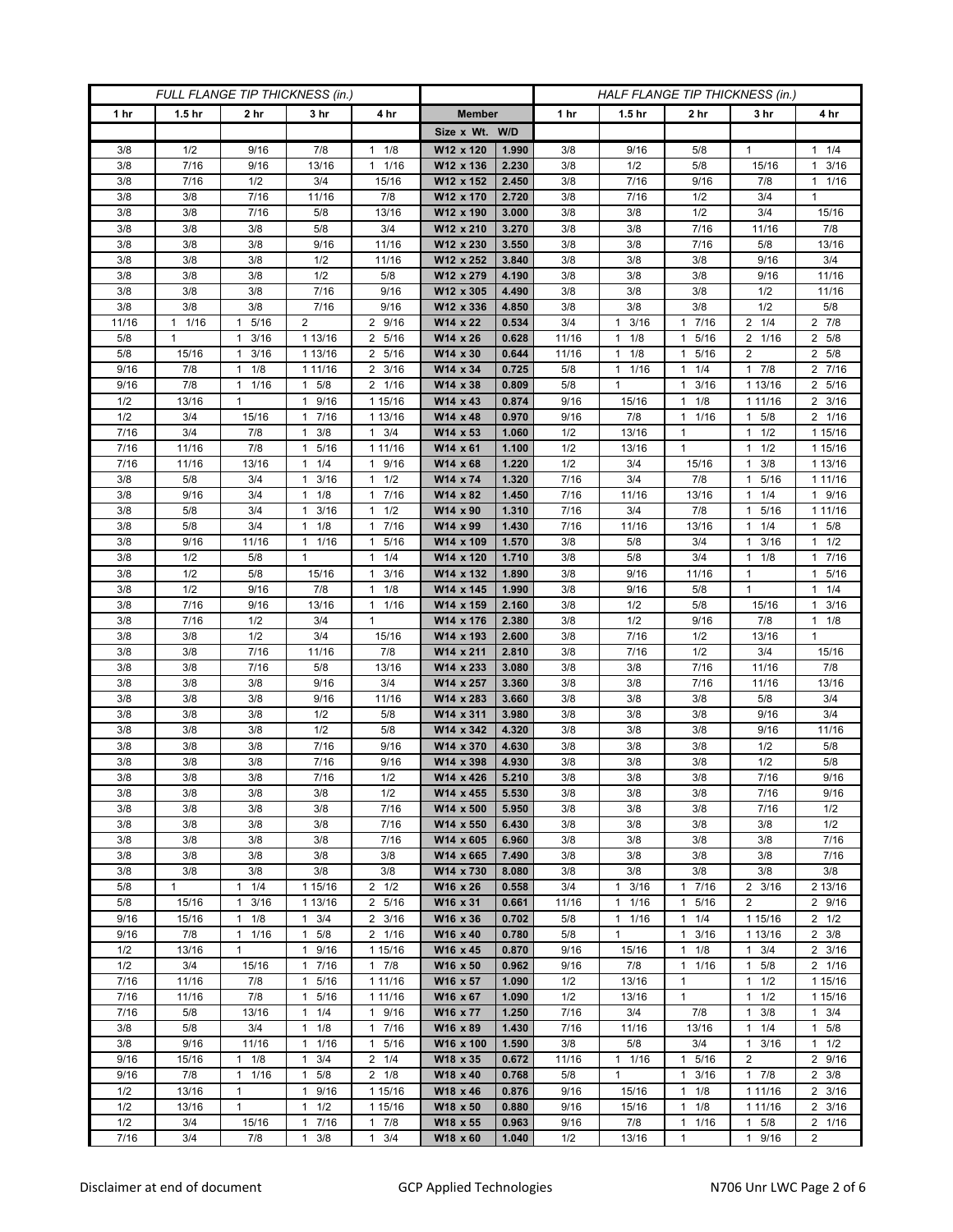| FULL FLANGE TIP THICKNESS (in.) |                   |                |                      |                                             | HALF FLANGE TIP THICKNESS (in.) |                |            |                   |                                      |                      |                      |
|---------------------------------|-------------------|----------------|----------------------|---------------------------------------------|---------------------------------|----------------|------------|-------------------|--------------------------------------|----------------------|----------------------|
| 1 <sub>hr</sub>                 | 1.5 <sub>hr</sub> | 2 hr           | 3 hr                 | 4 hr                                        | <b>Member</b>                   |                | 1 hr       | 1.5 <sub>hr</sub> | 2 hr                                 | 3 hr                 | 4 hr                 |
|                                 |                   |                |                      |                                             | Size x Wt. W/D                  |                |            |                   |                                      |                      |                      |
| 7/16                            | 11/16             | 7/8            | 5/16<br>$\mathbf{1}$ | 1 11/16                                     | W18 x 65                        | 1.130          | 1/2        | 13/16             | 15/16                                | 1 7/16               | 17/8                 |
| 7/16                            | 11/16             | 13/16          | 1/4<br>1             | 9/16<br>1                                   | W18 x 71                        | 1.220          | 1/2        | 3/4               | 15/16                                | 3/8<br>1             | 1 13/16              |
| 7/16                            | 11/16             | 7/8            | 5/16<br>1            | 1 11/16                                     | W18 x 76                        | 1.130          | 1/2        | 13/16             | 15/16                                | 7/16                 | 17/8                 |
| 7/16                            | 5/8               | 13/16          | 3/16<br>1            | 9/16<br>1                                   | W18 x 86                        | 1.270          | 7/16       | 3/4               | 7/8                                  | 3/8<br>1             | $1 \t3/4$            |
| 3/8                             | 5/8               | 3/4            | 1/8<br>1             | 7/16<br>$\mathbf{1}$                        | W18 x 97                        | 1.420          | 7/16       | 11/16             | 13/16                                | 1/4<br>1             | 1 5/8                |
| 3/8                             | 9/16              | 11/16          | 11/16                | 3/8<br>1                                    | W18 x 106                       | 1.550          | 3/8        | 5/8               | 3/4                                  | 3/16<br>1            | $1 \t1/2$            |
| 3/8                             | 1/2               | 5/8            | 1                    | 1/4<br>$\mathbf{1}$                         | W18 x 119                       | 1.720          | 3/8        | 5/8               | 3/4                                  | 1/8<br>1             | 17/16                |
| 9/16                            | 7/8               | 11/16          | 1 11/16              | 1/8<br>2                                    | W21 x 44                        | 0.746          | 5/8        | $\mathbf{1}$      | 3/16<br>1                            | 7/8<br>1             | $2 \frac{3}{8}$      |
| 1/2                             | 13/16             | 1              | 1 9/16               | $\overline{2}$                              | W21 x 50                        | 0.838          | 9/16       | 15/16             | 1/8<br>$\mathbf{1}$                  | 3/4                  | $2 \t1/4$            |
| 1/2                             | 3/4               | 15/16          | 7/16<br>$\mathbf{1}$ | 7/8<br>$\mathbf{1}$                         | W21 x 57                        | 0.952          | 9/16       | 7/8               | 1/16<br>$\mathbf{1}$                 | 5/8<br>1             | 2 1/16               |
| 1/2                             | 3/4               | 15/16          | 7/16<br>$\mathbf{1}$ | 7/8<br>$\mathbf{1}$                         | W21 x 62                        | 0.952          | 9/16       | 7/8               | 1/16<br>$\mathbf{1}$                 | 5/8<br>1             | 2 1/16               |
| 7/16                            | 3/4               | 7/8            | 3/8<br>1             | 3/4<br>$\mathbf{1}$                         | W21 x 68                        | 1.040          | 1/2        | 13/16             | $\mathbf{1}$                         | 9/16<br>1            | 2                    |
| 7/16                            | 11/16             | 7/8            | 5/16<br>1            | 1 11/16                                     | W21 x 73                        | 1.110          | 1/2        | 13/16             | 15/16                                | 1/2<br>1             | 17/8                 |
| 7/16                            | 5/8               | 13/16          | 1/4<br>$\mathbf{1}$  | 9/16<br>$\mathbf{1}$                        | W21 x 83                        | 1.260          | 7/16       | 3/4               | 7/8                                  | 3/8<br>1             | 1<br>3/4             |
| 3/8                             | 5/8               | 3/4            | $1 \t1/8$            | 7/16<br>1                                   | W21 x 93                        | 1.400          | 7/16       | 11/16             | 13/16                                | 1/4<br>$\mathbf{1}$  | $1 \t5/8$            |
| 3/8                             | 5/8               | 3/4            | 3/16<br>$\mathbf{1}$ | 1/2<br>1                                    | W21 x 101                       | 1.300          | 7/16       | 3/4               | 7/8                                  | 5/16<br>1.           | 1 1 1 / 16           |
| 3/8                             | 5/8               | 3/4            | 1/8<br>1             | 7/16<br>$\mathbf{1}$                        | W21 x 111                       | 1.430          | 7/16       | 11/16             | 13/16                                | 1/4<br>1             | 1 5/8                |
| 3/8                             | 9/16              | 11/16          | 11/16                | 5/16<br>$\mathbf{1}$                        | W21 x 122                       | 1.570          | 3/8        | 5/8               | 3/4                                  | 3/16<br>1            | $1 \t1/2$            |
| 3/8                             | 9/16              | 5/8            | 1                    | 1/4<br>1                                    | W21 x 132                       | 1.680          | 3/8        | 5/8               | 3/4                                  | $1 \t1/8$            | 17/16                |
| 3/8                             | 1/2               | 5/8            | 15/16                | 3/16<br>1                                   | W21 x 147                       | 1.870          | 3/8        | 9/16              | 11/16                                | 1/16                 | 5/16<br>$\mathbf{1}$ |
| 1/2                             | 13/16             | $\mathbf{1}$   | 9/16<br>$\mathbf{1}$ | 2                                           | W24 x 55                        | 0.828          | 9/16       | 15/16             | 1/8<br>$\mathbf{1}$                  | 3/4<br>1             | $2 \t1/4$            |
| 1/2                             | 13/16             | 15/16          | $1 \t1/2$            | $\mathbf{1}$<br>7/8                         | W24 x 62                        | 0.934          | 9/16       | 7/8               | 1/16<br>$\mathbf{1}$                 | 5/8<br>1             | $2 \t1/8$            |
| 1/2<br>7/16                     | 3/4               | 15/16          | 1/2<br>$\mathbf{1}$  | 7/8<br>$\mathbf{1}$                         | W24 x 68                        | 0.942          | 9/16       | 7/8               | 1/16<br>$\mathbf{1}$<br>$\mathbf{1}$ | 5/8<br>1             | $2 \t1/8$            |
|                                 | 3/4               | 7/8            | 3/8<br>$\mathbf{1}$  | 3/4<br>$\mathbf{1}$                         | W24 x 76<br>W24 x 84            | 1.050          | 1/2<br>1/2 | 13/16             |                                      | 9/16<br>1            | 1 15/16              |
| 7/16<br>7/16                    | 11/16<br>5/8      | 13/16<br>13/16 | 1 5/16<br>3/16<br>1  | 5/8<br>$\mathbf{1}$<br>9/16<br>$\mathbf{1}$ | W24 x 94                        | 1.150<br>1.280 | 7/16       | 13/16<br>3/4      | 15/16<br>7/8                         | 1 7/16<br>3/8<br>1   | 17/8<br>$1 \t3/4$    |
| 7/16                            | 11/16             | 13/16          | 1/4<br>$\mathbf{1}$  | 9/16<br>$\mathbf{1}$                        | W24 x 104                       | 1.240          | 7/16       | 3/4               | 7/8                                  | 3/8<br>1             | $1 \t3/4$            |
| 3/8                             | 5/8               | 3/4            | 1/8<br>$\mathbf{1}$  | 7/16<br>$\mathbf{1}$                        | W24 x 117                       | 1.380          | 7/16       | 11/16             | 13/16                                | 5/16                 | 1 5/8                |
| 3/8                             | 9/16              | 11/16          | 1 1/16               | 3/8<br>$\mathbf{1}$                         | W24 x 131                       | 1.540          | 3/8        | 5/8               | 3/4                                  | 3/16<br>1            | $1 \t1/2$            |
| 3/8                             | 9/16              | 5/8            | $\mathbf{1}$         | 1/4<br>1                                    | W24 x 146                       | 1.700          | 3/8        | 5/8               | 3/4                                  | 1/8<br>$\mathbf{1}$  | 1 7/16               |
| 3/8                             | 1/2               | 5/8            | 15/16                | 3/16<br>1                                   | W24 x 162                       | 1.880          | 3/8        | 9/16              | 11/16                                | 1/16                 | 1 5/16               |
| 7/16                            | 3/4               | 7/8            | 3/8<br>$\mathbf{1}$  | 3/4<br>1                                    | W27 x 84                        | 1.030          | 1/2        | 7/8               | $\mathbf{1}$                         | 9/16<br>1            | $\overline{2}$       |
| 7/16                            | 11/16             | 13/16          | 5/16<br>1            | 5/8<br>1                                    | W27 x 94                        | 1.150          | 1/2        | 13/16             | 15/16                                | 7/16<br>1            | 17/8                 |
| 7/16                            | 11/16             | 13/16          | 1/4<br>1             | 9/16<br>$\mathbf{1}$                        | W27 x 102                       | 1.240          | 7/16       | 3/4               | 7/8                                  | 3/8                  | $1 \t3/4$            |
| 3/8                             | 5/8               | 3/4            | 1/8<br>1             | 7/16<br>$\mathbf{1}$                        | W27 x 114                       | 1.390          | 7/16       | 11/16             | 13/16                                | 1/4<br>1             | 5/8<br>$\mathbf{1}$  |
| 3/8                             | 9/16              | 11/16          | 1/16<br>$\mathbf{1}$ | $\mathbf{1}$<br>3/8                         | W27 x 129                       | 1.560          | 3/8        | 5/8               | 3/4                                  | 3/16<br>1            | $1 \t1/2$            |
| 3/8                             | 9/16              | 11/16          | $1 \t1/16$           | 3/8<br>$\mathbf{1}$                         | W27 x 146                       | 1.550          | 3/8        | 5/8               | 3/4                                  | 3/16<br>1            | $1 \t1/2$            |
| 3/8                             | 9/16              | 5/8            | $\mathbf{1}$         | 1/4<br>1                                    | W27 x 161                       | 1.700          | 3/8        | 5/8               | 3/4                                  | 1/8<br>1             | 17/16                |
| 3/8                             | 1/2               | 5/8            | 15/16                | 3/16<br>$\mathbf{1}$                        | W27 x 178                       | 1.870          | 3/8        | 9/16              | 11/16                                | 1/16                 | 5/16<br>$\mathbf{1}$ |
| 1/2                             | 3/4               | 15/16          | 3/8<br>$\mathbf{1}$  | 1 13/16                                     | W30 x 90                        | 1.020          | 1/2        | 7/8               | $\mathbf{1}$                         | 9/16<br>1            | $\overline{2}$       |
| 7/16                            | 11/16             | 7/8            | 5/16<br>1            | 1 11/16                                     | W30 x 99                        | 1.120          | 1/2        | 13/16             | 15/16                                | 1/2<br>1             | 17/8                 |
| 7/16                            | 11/16             | 13/16          | $1 \t1/4$            | 5/8<br>1                                    | W30 x 108                       | 1.210          | 1/2        | 3/4               | 15/16                                | 3/8<br>$\mathbf{1}$  | 1 13/16              |
| 3/8                             | 5/8               | 3/4            | $1 \t3/16$           | $1 \t1/2$                                   | W30 x 116                       | 1.300          | 7/16       | 3/4               | 7/8                                  | 5/16<br>$\mathbf{1}$ | 1 1 1 / 16           |
| 3/8                             | 5/8               | 3/4            | $1 \t1/8$            | 7/16<br>$\mathbf{1}$                        | W30 x 124                       | 1.390          | 7/16       | 11/16             | 13/16                                | $1 \t1/4$            | 1 5/8                |
| 3/8                             | 9/16              | 11/16          | 1/8<br>$\mathbf{1}$  | 3/8<br>1                                    | W30 x 132                       | 1.470          | 7/16       | 11/16             | 13/16                                | 1/4<br>1             | 1 9/16               |
| 3/8                             | 9/16              | 11/16          | $\mathbf{1}$         | 5/16<br>$\mathbf{1}$                        | W30 x 173                       | 1.660          | 3/8        | 5/8               | 3/4                                  | 1/8<br>$\mathbf{1}$  | 17/16                |
| 3/8                             | 1/2               | 5/8            | 15/16                | 3/16<br>$\mathbf{1}$                        | W30 x 191                       | 1.850          | 3/8        | 9/16              | 11/16                                | 1 1/16               | 1 5/16               |
| 3/8<br>7/16                     | 1/2<br>11/16      | 9/16<br>13/16  | 7/8<br>$1 \t1/4$     | 1/8<br>$\mathbf{1}$<br>$\mathbf{1}$<br>5/8  | W30 x 211<br>W33 x 118          | 2.010<br>1.210 | 3/8<br>1/2 | 9/16<br>3/4       | 5/8<br>15/16                         | 1<br>$1 \t3/8$       | $1 \t1/4$<br>1 13/16 |
| 3/8                             | 5/8               | 3/4            | $1 \t3/16$           | 1/2<br>$\mathbf{1}$                         | W33 x 130                       | 1.320          | 7/16       | 3/4               | 7/8                                  | 1 5/16               | 1 1 1 / 16           |
| 3/8                             | 5/8               | 3/4            | $1 \t1/8$            | 7/16<br>$\mathbf{1}$                        |                                 | 1.430          | 7/16       | 11/16             | 13/16                                | $1 \t1/4$            | 1 5/8                |
| 3/8                             | 9/16              | 11/16          | $1 \t1/16$           | 3/8<br>1                                    | W33 x 141<br>W33 x 152          | 1.530          | 3/8        | 5/8               | 3/4                                  | 3/16<br>$\mathbf{1}$ | $1 \t1/2$            |
| 3/8                             | 9/16              | 5/8            | $\mathbf{1}$         | $\mathbf{1}$<br>1/4                         | W33 x 169                       | 1.700          | 3/8        | 5/8               | 3/4                                  | 1/8<br>1.            | 17/16                |
| 3/8                             | 1/2               | 5/8            | 15/16                | 3/16<br>$\mathbf{1}$                        | W33 x 201                       | 1.790          | 3/8        | 9/16              | 11/16                                | 1 1/16               | $1 \t3/8$            |
| 3/8                             | 1/2               | 9/16           | 7/8                  | 1/8<br>$\mathbf{1}$                         | W33 x 221                       | 1.970          | 3/8        | 9/16              | 5/8                                  | $\mathbf{1}$         | $1 \t1/4$            |
| 3/8                             | 7/16              | 9/16           | 13/16                | $\mathbf{1}$<br>1/16                        | W33 x 241                       | 2.130          | 3/8        | 1/2               | 5/8                                  | 15/16                | $1 \t3/16$           |
| 7/16                            | 5/8               | 13/16          | 3/16<br>1            | 9/16<br>1                                   | W36 x 135                       | 1.290          | 7/16       | 3/4               | 7/8                                  | 3/8<br>$\mathbf{1}$  | $1 \t3/4$            |
| 3/8                             | 5/8               | 3/4            | $1 \t1/8$            | $\mathbf{1}$<br>7/16                        | W36 x 150                       | 1.430          | 7/16       | 11/16             | 13/16                                | $1 \t1/4$            | 1 5/8                |
| 3/8                             | 9/16              | 11/16          | 11/16                | 3/8<br>$\mathbf{1}$                         | W36 x 160                       | 1.510          | 7/16       | 11/16             | 13/16                                | 3/16<br>1            | 1 9/16               |
| 3/8                             | 9/16              | 11/16          | $1 \t1/16$           | 5/16<br>$\mathbf{1}$                        | W36 x 170                       | 1.600          | 3/8        | 5/8               | 3/4                                  | 3/16<br>$\mathbf{1}$ | $1 \t1/2$            |
| 3/8                             | 1/2               | 5/8            | $\mathbf{1}$         | 1/4<br>$\mathbf{1}$                         | W36 x 182                       | 1.720          | 3/8        | 5/8               | 3/4                                  | 1/8<br>$\mathbf{1}$  | 17/16                |
| 3/8                             | 1/2               | 5/8            | 15/16                | $\mathbf{1}$<br>3/16                        | W36 x 194                       | 1.810          | 3/8        | 9/16              | 11/16                                | 1/16<br>$\mathbf{1}$ | $1 \t3/8$            |
| 3/8                             | 1/2               | 9/16           | 7/8                  | 1/8<br>$\mathbf{1}$                         | W36 x 210                       | 1.960          | 3/8        | 9/16              | 5/8                                  | 1                    | $1 \t1/4$            |
| 3/8                             | 1/2               | 9/16           | 7/8                  | $\mathbf{1}$<br>1/8                         | W36 x 230                       | 1.950          | 3/8        | 9/16              | 11/16                                | $\mathbf{1}$         | 1 5/16               |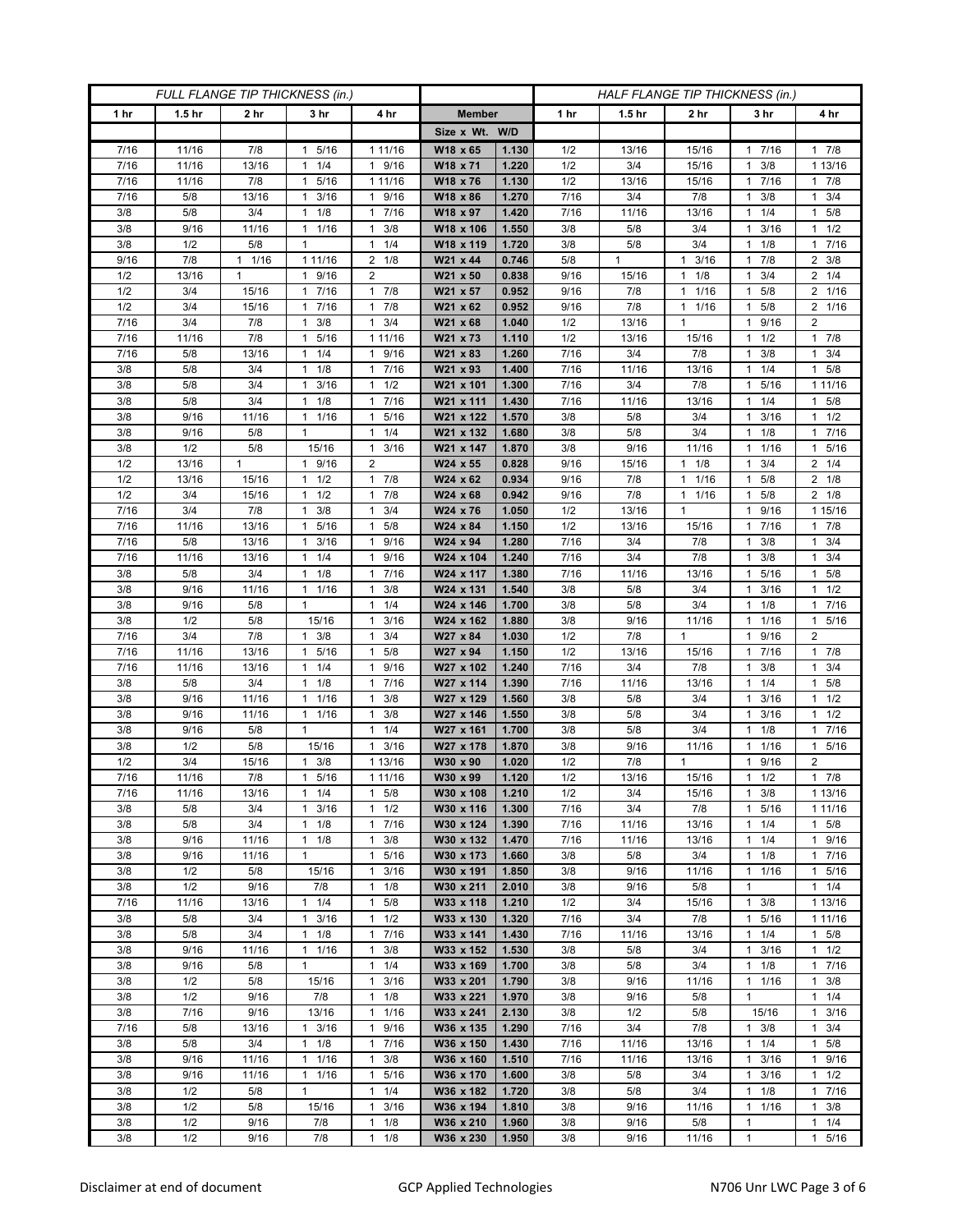| FULL FLANGE TIP THICKNESS (in.) |                              |                              |                          |                        | HALF FLANGE TIP THICKNESS (in.) |                |            |                              |                                            |                        |                                    |
|---------------------------------|------------------------------|------------------------------|--------------------------|------------------------|---------------------------------|----------------|------------|------------------------------|--------------------------------------------|------------------------|------------------------------------|
| 1 hr                            | 1.5 <sub>hr</sub>            | 2 hr                         | 3 hr                     | 4 hr                   | <b>Member</b>                   |                | 1 hr       | 1.5 <sub>hr</sub>            | 2 hr                                       | 3 hr                   | 4 hr                               |
|                                 |                              |                              |                          |                        | Size x Wt. W/D                  |                |            |                              |                                            |                        |                                    |
| 3/8                             | 7/16                         | 9/16                         | 7/8                      | 1/16<br>1              | W36 x 245                       | 2.080          | 3/8        | 1/2                          | 5/8                                        | 15/16                  | $1 \t1/4$                          |
| 3/8                             | 7/16                         | 1/2                          | 3/4                      | $\mathbf{1}$           | W36 x 256                       | 2.370          | 3/8        | 1/2                          | 9/16                                       | 7/8                    | $1 \t1/8$                          |
| 3/8                             | 7/16                         | 9/16                         | 13/16                    | $\mathbf{1}$<br>1/16   | W36 x 260                       | 2.180          | 3/8        | 1/2                          | 5/8                                        | 15/16                  | 3/16<br>$\mathbf{1}$               |
| 3/8                             | 7/16                         | 1/2                          | 13/16                    | $\mathbf{1}$           | W36 x 280                       | 2.350          | 3/8        | 1/2                          | 9/16                                       | 7/8                    | $1 \t1/8$                          |
| 3/8                             | 3/8                          | 1/2                          | 3/4                      | 15/16                  | W36 x 300                       | 2.500          | 3/8        | 7/16                         | 9/16                                       | 13/16                  | 11/16                              |
| 3/4                             | 1/4<br>$\mathbf{1}$          | 1/2<br>1                     | 2 5/16                   | 2 15/16                | Other                           | 0.370          | 7/8        | 3/8<br>$\mathbf{1}$          | 1 11/16                                    | 2 9/16                 | 3 5/16                             |
| 3/4                             | 3/16<br>1                    | 1/2<br>$\mathbf{1}$          | 2 5/16                   | 2 15/16                | Other                           | 0.380          | 7/8        | 3/8<br>1                     | 1 11/16                                    | 2 9/16                 | 3 5/16                             |
| 3/4                             | 3/16<br>$\mathbf{1}$         | 17/16                        | $2 \t1/4$                | $2 \t 7/8$             | Other                           | 0.390          | 13/16      | 3/8<br>$\mathbf{1}$          | 5/8<br>$\mathbf{1}$                        | 2 9/16                 | $3 \t1/4$                          |
| 3/4                             | 3/16<br>$\mathbf{1}$         | 7/16<br>$\mathbf{1}$         | $2 \t1/4$                | 7/8<br>2               | Other                           | 0.400          | 13/16      | 3/8<br>$\mathbf{1}$          | 5/8<br>$\mathbf{1}$                        | 2 1/2                  | $3 \t1/4$                          |
| 3/4                             | 3/16<br>$\mathbf{1}$         | 7/16<br>$\mathbf{1}$         | $2 \t1/4$                | 2 13/16                | Other                           | 0.410          | 13/16      | 3/8<br>$\mathbf{1}$          | 5/8<br>$\mathbf{1}$                        | $2 \frac{1}{2}$        | $3 \frac{3}{16}$                   |
| 3/4                             | 3/16<br>$\mathbf{1}$         | 7/16<br>$\mathbf{1}$         | $2 \frac{3}{16}$         | 2 13/16                | Other                           | 0.420          | 13/16      | 5/16<br>$\mathbf{1}$         | 5/8<br>$\mathbf{1}$                        | 7/16<br>$\overline{2}$ | $3 \frac{3}{16}$                   |
| 3/4                             | 1/8<br>$\mathbf{1}$          | 7/16<br>$\mathbf{1}$         | $2 \frac{3}{16}$         | 2 13/16                | Other                           | 0.430          | 13/16      | 5/16<br>$\mathbf{1}$         | 9/16<br>$\mathbf{1}$                       | 2 7/16                 | $3 \t1/8$                          |
| 11/16                           | 1/8<br>$\mathbf{1}$          | 3/8<br>1                     | $2 \frac{3}{16}$         | $2 \frac{3}{4}$        | Other                           | 0.440          | 13/16      | 5/16<br>$\mathbf{1}$         | 9/16<br>$\mathbf{1}$                       | 2 7/16                 | $3 \t1/8$                          |
| 11/16                           | 1/8<br>$\mathbf{1}$          | 3/8<br>1                     | $2 \t1/8$                | $\overline{2}$<br>3/4  | Other                           | 0.450          | 13/16      | 5/16<br>$\mathbf{1}$         | 9/16<br>$\mathbf{1}$                       | 3/8<br>2               | 3 1/16                             |
| 11/16                           | 1/8<br>$\mathbf{1}$          | 3/8<br>$\mathbf{1}$          | $2 \t1/8$                | 2 11/16                | Other                           | 0.460          | 13/16      | $\mathbf{1}$<br>5/16         | 9/16<br>1                                  | $2 \frac{3}{8}$        | $3 \t1/16$                         |
| 11/16                           | 1/8<br>$\mathbf{1}$          | 3/8<br>$\mathbf{1}$          | $2 \t1/8$                | 2 11/16                | Other                           | 0.470          | 3/4        | $1 \t1/4$                    | 1/2<br>$\mathbf{1}$                        | $2 \frac{3}{8}$        | 3                                  |
| 11/16                           | 1/8<br>$\mathbf{1}$          | 3/8<br>1                     | 2 1/16                   | 2 11/16                | Other                           | 0.480          | 3/4        | 1/4<br>$\mathbf{1}$          | 1/2<br>$\mathbf{1}$                        | 5/16<br>2              | 3                                  |
| 11/16                           | 1/16<br>$\mathbf{1}$         | 5/16<br>$\mathbf{1}$         | 2 1/16                   | 2 5/8                  | Other                           | 0.490          | 3/4        | 1/4<br>$\mathbf{1}$          | 1/2<br>$\mathbf{1}$                        | 2 5/16                 | 2 15/16                            |
| 11/16                           | 1/16<br>$\mathbf{1}$<br>1    | 1 5/16<br>$\mathbf{1}$       | 2 1/16<br>$\overline{2}$ | 2 5/8<br>9/16<br>2     | Other                           | 0.500          | 3/4        | $1 \t1/4$<br>1/4<br>1        | 1/2<br>$\mathbf{1}$<br>1/2<br>$\mathbf{1}$ | 2 5/16<br>2            | 2 15/16                            |
| 11/16<br>11/16                  | 1/16<br>1/16<br>$\mathbf{1}$ | 5/16<br>5/16<br>$\mathbf{1}$ | $\overline{2}$           | 9/16<br>2              | Other<br>Other                  | 0.510<br>0.520 | 3/4<br>3/4 | 1/4<br>$\mathbf{1}$          | 7/16<br>$\mathbf{1}$                       | 1/4<br>1/4<br>2        | 2 15/16<br>$2 \t7/8$               |
| 11/16                           | 1/16<br>$\mathbf{1}$         | 1 5/16                       | $\overline{2}$           | 9/16<br>2              | Other                           | 0.530          | 3/4        | 3/16<br>$\mathbf{1}$         | 7/16<br>$\mathbf{1}$                       | $2 \t1/4$              | $2 \t 7/8$                         |
| 5/8                             | 1/16<br>$\mathbf{1}$         | 1/4<br>$\mathbf{1}$          | $\overline{2}$           | 1/2<br>2               | Other                           | 0.540          | 3/4        | 3/16<br>1                    | 7/16<br>$\mathbf{1}$                       | 3/16<br>2              | 2 13/16                            |
| 5/8                             | 1/16<br>$\mathbf{1}$         | 1/4<br>$\mathbf{1}$          | 1 15/16                  | $\overline{2}$<br>1/2  | Other                           | 0.550          | 3/4        | 3/16<br>$\mathbf{1}$         | 7/16<br>$\mathbf{1}$                       | $2 \frac{3}{16}$       | 2 13/16                            |
| 5/8                             | $\mathbf{1}$                 | $1 \t1/4$                    | 1 15/16                  | $2 \frac{1}{2}$        | Other                           | 0.560          | 3/4        | 3/16<br>$\mathbf{1}$         | 7/16<br>$\mathbf{1}$                       | $2 \frac{3}{16}$       | 2 13/16                            |
| 5/8                             | 1                            | 1/4<br>$\mathbf{1}$          | 1 15/16                  | 7/16<br>2              | Other                           | 0.570          | 11/16      | 3/16<br>1                    | 3/8<br>$\mathbf{1}$                        | $2 \t1/8$              | $2 \frac{3}{4}$                    |
| 5/8                             | $\mathbf{1}$                 | 1/4<br>1                     | 1 15/16                  | 7/16<br>2              | Other                           | 0.580          | 11/16      | 3/16<br>$\mathbf{1}$         | 3/8<br>$\mathbf{1}$                        | $2 \t1/8$              | $2 \frac{3}{4}$                    |
| 5/8                             | $\mathbf{1}$                 | 1/4<br>1                     | 17/8                     | 7/16<br>2              | Other                           | 0.590          | 11/16      | $\mathbf{1}$<br>1/8          | 3/8<br>$\mathbf{1}$                        | $2 \t1/8$              | 2 11/16                            |
| 5/8                             | $\mathbf{1}$                 | 3/16<br>$\mathbf{1}$         | $1 \t7/8$                | 3/8<br>$\overline{2}$  | Other                           | 0.600          | 11/16      | $1 \t1/8$                    | 3/8<br>$\mathbf{1}$                        | $2 \t1/8$              | 2 11/16                            |
| 5/8                             | $\mathbf{1}$                 | 3/16<br>$\mathbf{1}$         | 7/8<br>$\mathbf{1}$      | 3/8<br>2               | Other                           | 0.610          | 11/16      | $1 \t1/8$                    | 3/8<br>$\mathbf{1}$                        | 2 1/16                 | 2 11/16                            |
| 5/8                             | $\mathbf{1}$                 | 3/16<br>1                    | 17/8                     | $\overline{2}$<br>3/8  | Other                           | 0.620          | 11/16      | $\mathbf{1}$<br>1/8          | 5/16<br>$\mathbf{1}$                       | 2 1/16                 | 2 5/8                              |
| 5/8                             | 15/16                        | 3/16<br>1                    | 1 13/16                  | 5/16<br>2              | Other                           | 0.630          | 11/16      | 1/8<br>1                     | 5/16<br>$\mathbf{1}$                       | 1/16<br>$\overline{2}$ | 2 5/8                              |
| 5/8                             | 15/16                        | 3/16<br>$\mathbf{1}$         | 1 13/16                  | 5/16<br>2              | Other                           | 0.640          | 11/16      | $1 \t1/8$                    | 5/16<br>$\mathbf{1}$                       | 2 1/16                 | 2 5/8                              |
| 5/8                             | 15/16                        | 3/16<br>1                    | 1 13/16                  | 5/16<br>2              | Other                           | 0.650          | 11/16      | 1/8<br>$\mathbf{1}$          | 5/16<br>$\mathbf{1}$                       | 2                      | 2 9/16                             |
| 5/8                             | 15/16                        | 3/16<br>1                    | 1 13/16                  | $\overline{2}$<br>5/16 | Other                           | 0.660          | 11/16      | 1/16<br>$\mathbf{1}$         | 5/16<br>$\mathbf{1}$                       | $\overline{2}$         | 2 9/16                             |
| 9/16                            | 15/16                        | 1/8<br>$\mathbf{1}$          | 3/4<br>$\mathbf{1}$      | 1/4<br>2               | Other                           | 0.670          | 11/16      | 11/16                        | 5/16<br>$\mathbf{1}$                       | $\overline{2}$         | 2 9/16                             |
| 9/16                            | 15/16                        | 1/8<br>1                     | 3/4<br>1                 | 1/4<br>2               | Other                           | 0.680          | 5/8        | $1 \t1/16$                   | 1/4<br>$\mathbf{1}$                        | $\overline{2}$         | $2 \frac{1}{2}$                    |
| 9/16                            | 15/16                        | 1/8<br>1                     | 3/4<br>1                 | 1/4<br>2               | Other                           | 0.690          | 5/8        | 1/16<br>1                    | 1/4<br>$\mathbf{1}$                        | 1 15/16                | $2 \t1/2$                          |
| 9/16                            | 15/16                        | 1/8<br>1                     | 3/4<br>1                 | $\overline{2}$<br>3/16 | Other                           | 0.700          | 5/8        | 1/16<br>$\mathbf{1}$         | 1/4<br>$\mathbf{1}$                        | 1 15/16                | $2 \frac{1}{2}$                    |
| 9/16                            | 15/16                        | 1/8<br>1                     | 3/4<br>$\mathbf{1}$      | 3/16<br>2              | Other                           | 0.710          | 5/8        | 1/16<br>$\mathbf{1}$         | 1/4<br>$\mathbf{1}$                        | 1 15/16                | 2 7/16                             |
| 9/16                            | 7/8                          | 1/8<br>$\mathbf{1}$          | 1 11/16                  | 3/16<br>2              | Other                           | 0.720          | 5/8        | 1/16<br>$\mathbf{1}$         | 1/4<br>$\mathbf{1}$                        | 1 15/16                | 2 7/16                             |
| 9/16                            | 7/8                          | $1 \t1/8$                    | 1 11/16                  | $2 \frac{3}{16}$       | Other                           | 0.730          | 5/8        | $1 \t1/16$                   | 1/4<br>1                                   | $1 \t7/8$              | 2 7/16                             |
| 9/16                            | 7/8                          | 11/16                        | 1 11/16                  | $2 \t1/8$              | Other                           | 0.740          | 5/8        | $\mathbf{1}$                 | $\mathbf{1}$<br>1/4                        | 17/8                   | 2 7/16                             |
| 9/16                            | 7/8                          | 11/16<br>$\mathbf{1}$        | 1 11/16<br>1 11/16       | $2 \t1/8$<br>$2 \t1/8$ | Other                           | 0.750<br>0.760 | 5/8        | $\mathbf{1}$<br>$\mathbf{1}$ | 3/16<br>$\mathbf{1}$<br>$\mathbf{1}$       | 17/8                   | $2 \frac{3}{8}$<br>$2 \frac{3}{8}$ |
| 9/16<br>9/16                    | 7/8<br>7/8                   | 1/16<br>1/16<br>$\mathbf{1}$ | $1 \t5/8$                | $2 \t1/8$              | Other<br>Other                  | 0.770          | 5/8<br>5/8 | $\mathbf{1}$                 | 3/16<br>3/16<br>$\mathbf{1}$               | 7/8<br>1<br>17/8       | $2 \frac{3}{8}$                    |
| 9/16                            | 7/8                          | $1 \t1/16$                   | $1 \t5/8$                | 2 1/16                 | Other                           | 0.780          | 5/8        | $\mathbf{1}$                 | 3/16<br>$\mathbf{1}$                       | 1 13/16                | $2 \frac{3}{8}$                    |
| 9/16                            | 7/8                          | 1/16<br>$\mathbf{1}$         | 5/8<br>$\mathbf{1}$      | 2 1/16                 | Other                           | 0.790          | 5/8        | $\mathbf{1}$                 | 3/16<br>$\mathbf{1}$                       | 1 13/16                | 2 5/16                             |
| 9/16                            | 7/8                          | 1/16<br>$\mathbf{1}$         | $1 \t5/8$                | 2 1/16                 | Other                           | 0.800          | 5/8        | $\mathbf{1}$                 | $\mathbf{1}$<br>3/16                       | 1 13/16                | 2 5/16                             |
| 9/16                            | 7/8                          | 11/16                        | $1 \t5/8$                | 2 1/16                 | Other                           | 0.810          | 5/8        | $\mathbf{1}$                 | 3/16<br>$\mathbf{1}$                       | 1 13/16                | 2 5/16                             |
| 1/2                             | 13/16                        | $\mathbf{1}$                 | 1 9/16                   | 2                      | Other                           | 0.820          | 9/16       | 15/16                        | 1/8<br>$\mathbf{1}$                        | $1 \t3/4$              | $2 \t1/4$                          |
| 1/2                             | 13/16                        | $\mathbf{1}$                 | 9/16<br>$\mathbf{1}$     | $\overline{2}$         | Other                           | 0.830          | 9/16       | 15/16                        | 1/8<br>1                                   | 3/4<br>$\mathbf{1}$    | $2 \t1/4$                          |
| 1/2                             | 13/16                        | $\mathbf{1}$                 | 1 9/16                   | $\overline{c}$         | Other                           | 0.840          | 9/16       | 15/16                        | 1/8<br>$\mathbf{1}$                        | 3/4<br>1.              | $2 \t1/4$                          |
| 1/2                             | 13/16                        | $\mathbf{1}$                 | 1 9/16                   | $\overline{2}$         | Other                           | 0.850          | 9/16       | 15/16                        | 1/8<br>$\mathbf{1}$                        | 3/4<br>$\mathbf{1}$    | $2 \t1/4$                          |
| 1/2                             | 13/16                        | $\mathbf{1}$                 | 9/16<br>1                | $\overline{2}$         | Other                           | 0.860          | 9/16       | 15/16                        | $\mathbf{1}$<br>1/8                        | 3/4<br>$\mathbf{1}$    | $2 \frac{3}{16}$                   |
| 1/2                             | 13/16                        | $\mathbf{1}$                 | $\mathbf{1}$<br>9/16     | 1 15/16                | Other                           | 0.870          | 9/16       | 15/16                        | $\mathbf{1}$<br>1/8                        | 3/4<br>1.              | $2 \frac{3}{16}$                   |
| 1/2                             | 13/16                        | 1                            | $1 \t1/2$                | 1 15/16                | Other                           | 0.880          | 9/16       | 15/16                        | 1/8<br>$\mathbf{1}$                        | 1 11/16                | $2 \frac{3}{16}$                   |
| 1/2                             | 13/16                        | $\mathbf{1}$                 | $1 \t1/2$                | 1 15/16                | Other                           | 0.890          | 9/16       | 15/16                        | $\mathbf{1}$<br>1/8                        | 1 11/16                | $2 \frac{3}{16}$                   |
| 1/2                             | 13/16                        | $\mathbf{1}$                 | $1 \t1/2$                | 1 15/16                | Other                           | 0.900          | 9/16       | 15/16                        | 1/8<br>$\mathbf{1}$                        | 1 11/16                | $2 \frac{3}{16}$                   |
| 1/2                             | 13/16                        | $\mathbf{1}$                 | $1 \t1/2$                | 1 15/16                | Other                           | 0.910          | 9/16       | 15/16                        | 1/16<br>$\mathbf{1}$                       | 1 11/16                | $2 \t1/8$                          |
| 1/2                             | 13/16                        | 15/16                        | $1 \t1/2$                | $1 \t7/8$              | Other                           | 0.920          | 9/16       | 15/16                        | 1/16<br>$\mathbf{1}$                       | 1 11/16                | $2 \t1/8$                          |
| 1/2                             | 13/16                        | 15/16                        | 1/2<br>$\mathbf{1}$      | $\mathbf{1}$<br>7/8    | Other                           | 0.930          | 9/16       | 7/8                          | 1/16<br>$\mathbf{1}$                       | $1 \t5/8$              | $2 \t1/8$                          |
| 1/2                             | 3/4                          | 15/16                        | 1/2<br>$\mathbf{1}$      | 7/8<br>1               | Other                           | 0.940          | 9/16       | 7/8                          | 1/16<br>$\mathbf{1}$                       | 5/8<br>1               | $2 \t1/8$                          |
| 1/2                             | 3/4                          | 15/16                        | 7/16<br>$\mathbf{1}$     | 7/8<br>$\mathbf{1}$    | Other                           | 0.950          | 9/16       | 7/8                          | 1/16<br>$\mathbf{1}$                       | 5/8<br>$\mathbf{1}$    | 2 1/16                             |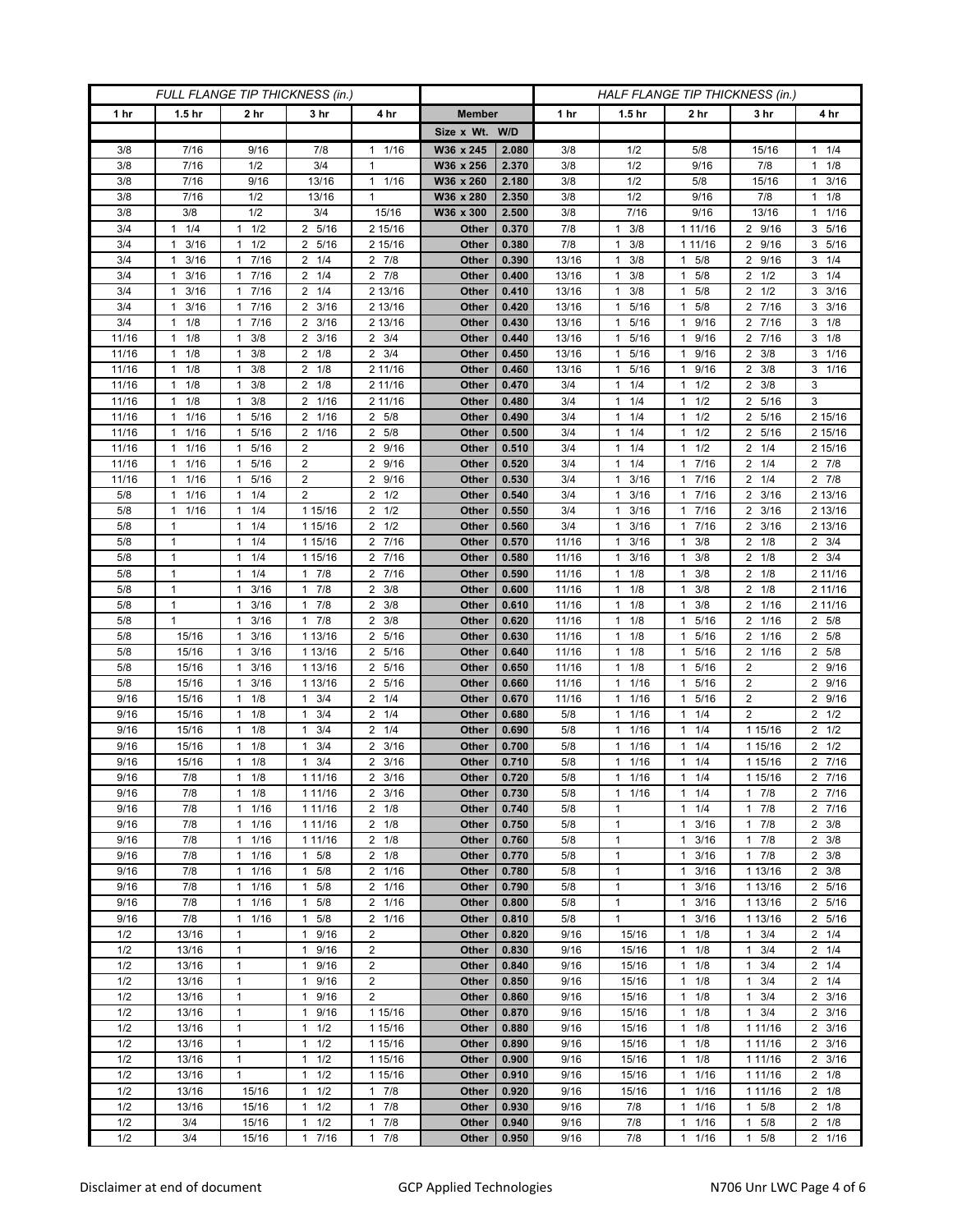| <b>FULL FLANGE TIP THICKNESS (in.)</b> |                   |                 |                                  |                                   |                |                |              | HALF FLANGE TIP THICKNESS (in.) |                              |                       |                                  |
|----------------------------------------|-------------------|-----------------|----------------------------------|-----------------------------------|----------------|----------------|--------------|---------------------------------|------------------------------|-----------------------|----------------------------------|
| 1 hr                                   | 1.5 <sub>hr</sub> | 2 <sub>hr</sub> | 3 <sub>hr</sub>                  | 4 hr                              | <b>Member</b>  |                | 1 hr         | 1.5 <sub>hr</sub>               | 2 <sub>hr</sub>              | 3 hr                  | 4 hr                             |
|                                        |                   |                 |                                  |                                   | Size x Wt. W/D |                |              |                                 |                              |                       |                                  |
| 1/2                                    | 3/4               | 15/16           | 7/16<br>1                        | 7/8<br>1                          | Other          | 0.960          | 9/16         | 7/8                             | 1/16<br>$\mathbf{1}$         | 5/8<br>1              | 2 1/16                           |
| 1/2                                    | 3/4               | 15/16           | 7/16<br>$\mathbf{1}$             | 1 13/16                           | Other          | 0.970          | 9/16         | 7/8                             | 1/16<br>$\mathbf{1}$         | 5/8<br>1              | 2 1/16                           |
| 1/2                                    | 3/4               | 15/16           | 1 7/16                           | 1 13/16                           | Other          | 0.980          | 9/16         | 7/8                             | 1/16<br>$\mathbf{1}$         | $1 \t5/8$             | 2 1/16                           |
| 1/2                                    | 3/4               | 15/16           | 7/16<br>1                        | 1 13/16                           | Other          | 0.990          | 9/16         | 7/8                             | $\mathbf{1}$<br>1/16         | 9/16                  | 2 1/16                           |
| 1/2                                    | 3/4               | 15/16           | 7/16<br>$\mathbf{1}$             | 1 13/16                           | Other          | 1.000          | 1/2          | 7/8                             | $\mathbf{1}$                 | 9/16<br>1             | $\overline{c}$                   |
| 1/2                                    | 3/4               | 15/16           | 17/16                            | 1 13/16                           | Other          | 1.010          | 1/2          | 7/8                             | $\mathbf{1}$                 | 9/16<br>$\mathbf{1}$  | $\overline{c}$                   |
| 1/2                                    | 3/4               | 15/16           | 3/8<br>1                         | 1 13/16                           | Other          | 1.020          | 1/2          | 7/8                             | $\mathbf{1}$                 | 9/16                  | $\overline{2}$                   |
| 7/16                                   | 3/4               | 7/8             | 3/8<br>$\mathbf{1}$              | 3/4<br>$\mathbf{1}$               | Other          | 1.030          | 1/2          | 7/8                             | $\mathbf{1}$                 | 9/16<br>1             | $\overline{2}$                   |
| 7/16                                   | 3/4               | 7/8             | 3/8<br>$\mathbf{1}$              | 3/4<br>$\mathbf{1}$               | Other          | 1.040          | 1/2          | 13/16                           | $\mathbf{1}$                 | 9/16<br>1             | $\overline{2}$                   |
| 7/16                                   | 3/4               | 7/8             | 3/8<br>-1                        | 3/4<br>$\mathbf{1}$               | Other          | 1.050          | 1/2          | 13/16                           | $\mathbf{1}$                 | 9/16<br>1             | 1 15/16                          |
| 7/16                                   | 3/4               | 7/8             | 3/8<br>1                         | 3/4<br>$\mathbf{1}$               | Other          | 1.060          | 1/2          | 13/16                           | $\mathbf{1}$                 | 1/2<br>1              | 1 15/16                          |
| 7/16                                   | 3/4               | 7/8             | $\mathbf{1}$<br>3/8              | $\mathbf{1}$<br>3/4               | Other          | 1.070          | 1/2          | 13/16                           | $\mathbf{1}$                 | 1/2<br>1              | 1 15/16                          |
| 7/16<br>7/16                           | 11/16             | 7/8<br>7/8      | 3/8<br>-1<br>5/16                | 3/4<br>$\mathbf{1}$               | Other          | 1.080          | 1/2          | 13/16                           | $\mathbf{1}$<br>$\mathbf{1}$ | 1/2<br>1<br>1/2<br>1  | 1 15/16<br>1 15/16               |
| 7/16                                   | 11/16<br>11/16    | 7/8             | 1<br>5/16<br>1                   | 1 11/16<br>1 11/16                | Other<br>Other | 1.090<br>1.100 | 1/2<br>1/2   | 13/16<br>13/16                  | $\mathbf{1}$                 | 1/2<br>1              | 1 15/16                          |
| 7/16                                   | 11/16             | 7/8             | 5/16<br>1                        | 1 11/16                           | Other          | 1.110          | 1/2          | 13/16                           | 15/16                        | 1/2<br>1              | 17/8                             |
| 7/16                                   | 11/16             | 7/8             | 5/16<br>1                        | 1 11/16                           | Other          | 1.120          | 1/2          | 13/16                           | 15/16                        | 1/2<br>1              | 17/8                             |
| 7/16                                   | 11/16             | 7/8             | 5/16<br>1                        | 1 11/16                           | Other          | 1.130          | 1/2          | 13/16                           | 15/16                        | 7/16                  | $1 \t7/8$                        |
| $\frac{1}{7}{16}$                      | 11/16             | 7/8             | 5/16<br>1                        | 1 11/16                           | Other          | 1.140          | 1/2          | 13/16                           | 15/16                        | 7/16<br>1             | 17/8                             |
| 7/16                                   | 11/16             | 13/16           | 5/16<br>$\mathbf{1}$             | 5/8<br>1                          | Other          | 1.150          | 1/2          | 13/16                           | 15/16                        | 7/16<br>1             | 17/8                             |
| 7/16                                   | 11/16             | 13/16           | 5/16<br>1                        | 5/8<br>$\mathbf{1}$               | Other          | 1.160          | 1/2          | 13/16                           | 15/16                        | 7/16<br>1             | $1 \t7/8$                        |
| 7/16                                   | 11/16             | 13/16           | 5/16<br>1                        | 5/8<br>1                          | Other          | 1.170          | 1/2          | 13/16                           | 15/16                        | 7/16<br>1             | 1 13/16                          |
| 7/16                                   | 11/16             | 13/16           | 1/4<br>$\mathbf{1}$              | 5/8<br>$\mathbf{1}$               | Other          | 1.180          | 1/2          | 3/4                             | 15/16                        | 7/16<br>1             | 1 13/16                          |
| 7/16                                   | 11/16             | 13/16           | $1 \t1/4$                        | 5/8<br>1                          | Other          | 1.190          | 1/2          | 3/4                             | 15/16                        | 1 7/16                | 1 13/16                          |
| 7/16                                   | 11/16             | 13/16           | $1 \t1/4$                        | 5/8<br>1                          | Other          | 1.200          | 1/2          | 3/4                             | 15/16                        | 7/16<br>1.            | 1 13/16                          |
| 7/16                                   | 11/16             | 13/16           | 1/4<br>$\mathbf{1}$              | 5/8<br>$\mathbf{1}$               | Other          | 1.210          | 1/2          | 3/4                             | 15/16                        | 3/8<br>1              | 1 13/16                          |
| 7/16                                   | 11/16             | 13/16           | $1 \t1/4$                        | 9/16<br>1                         | Other          | 1.220          | 1/2          | 3/4                             | 15/16                        | 3/8<br>1              | 1 13/16                          |
| 7/16                                   | 11/16             | 13/16           | $1 \t1/4$                        | 9/16<br>1                         | Other          | 1.230          | 7/16         | 3/4                             | 7/8                          | 3/8<br>$\mathbf{1}$   | $1 \t3/4$                        |
| 7/16<br>7/16                           | 11/16<br>5/8      | 13/16<br>13/16  | 1/4<br>1<br>$1 \t1/4$            | 9/16<br>1<br>9/16<br>$\mathbf{1}$ | Other<br>Other | 1.240<br>1.250 | 7/16<br>7/16 | 3/4<br>3/4                      | 7/8<br>7/8                   | 3/8<br>3/8<br>1       | 3/4<br>$\mathbf{1}$<br>$1 \t3/4$ |
| 7/16                                   | 5/8               | 13/16           | $1 \t1/4$                        | 9/16<br>1                         | Other          | 1.260          | 7/16         | 3/4                             | 7/8                          | 3/8<br>1              | $1 \t3/4$                        |
| 7/16                                   | 5/8               | 13/16           | 3/16<br>1                        | 9/16<br>1                         | Other          | 1.270          | 7/16         | 3/4                             | 7/8                          | 3/8                   | 3/4<br>$\mathbf{1}$              |
| 7/16                                   | 5/8               | 13/16           | 3/16<br>$\mathbf{1}$             | 9/16<br>$\mathbf{1}$              | Other          | 1.280          | 7/16         | 3/4                             | 7/8                          | 3/8<br>1              | $1 \t3/4$                        |
| 7/16                                   | 5/8               | 13/16           | $1 \t3/16$                       | 9/16<br>1                         | Other          | 1.290          | 7/16         | 3/4                             | 7/8                          | 3/8<br>1              | $1 \t3/4$                        |
| 3/8                                    | 5/8               | 3/4             | 3/16<br>1                        | 1/2<br>$\mathbf{1}$               | Other          | 1.300          | 7/16         | 3/4                             | 7/8                          | 5/16<br>1             | 1 1 1 / 16                       |
| 3/8                                    | 5/8               | 3/4             | 3/16<br>1                        | 1/2<br>$\mathbf{1}$               | Other          | 1.310          | 7/16         | 3/4                             | 7/8                          | 5/16<br>1             | 1 1 1 / 16                       |
| 3/8                                    | 5/8               | 3/4             | 3/16<br>$\mathbf{1}$             | $\mathbf{1}$<br>1/2               | Other          | 1.320          | 7/16         | 3/4                             | 7/8                          | 5/16<br>1             | 1 1 1 / 16                       |
| 3/8                                    | 5/8               | 3/4             | 3/16<br>1                        | 1/2<br>$\mathbf{1}$               | Other          | 1.330          | 7/16         | 3/4                             | 7/8                          | 5/16<br>1             | 1 11/16                          |
| 3/8                                    | 5/8               | 3/4             | 3/16<br>1                        | 1/2<br>$\mathbf{1}$               | Other          | 1.340          | 7/16         | 11/16                           | 7/8                          | 5/16<br>1             | 1 1 1/16                         |
| 3/8                                    | 5/8               | 3/4             | 3/16<br>1                        | 1/2<br>$\mathbf{1}$               | Other          | 1.350          | 7/16         | 11/16                           | 7/8                          | 5/16                  | 1 1 1 / 16                       |
| 3/8                                    | 5/8               | 3/4             | 3/16<br>1                        | 1/2<br>$\mathbf{1}$               | Other          | 1.360          | 7/16         | 11/16                           | 7/8                          | 5/16<br>1             | 1 1 1 / 1 6                      |
| 3/8                                    | 5/8               | 3/4             | $1 \t3/16$                       | 1/2<br>$\mathbf{1}$               | Other          | 1.370          | 7/16         | 11/16                           | 13/16                        | 1 5/16                | $1 \t5/8$                        |
| 3/8<br>3/8                             | 5/8<br>5/8        | 3/4<br>3/4      | $1 \t1/8$<br>1/8<br>$\mathbf{1}$ | 7/16<br>$\mathbf{1}$<br>7/16<br>1 | Other<br>Other | 1.380<br>1.390 | 7/16<br>7/16 | 11/16<br>11/16                  | 13/16<br>13/16               | 5/16<br>1<br>1/4<br>1 | 1 5/8<br>$1 \t5/8$               |
| 3/8                                    | 5/8               | 3/4             | $1 \t1/8$                        | 7/16<br>$\mathbf{1}$              | Other          | 1.400          | 7/16         | 11/16                           | 13/16                        | 1/4<br>$\mathbf{1}$   | $1 \t5/8$                        |
| 3/8                                    | 5/8               | 3/4             | $\mathbf{1}$<br>1/8              | 7/16<br>$\mathbf{1}$              | Other          | 1.410          | 7/16         | 11/16                           | 13/16                        | 1/4<br>1              | 1 5/8                            |
| 3/8                                    | 5/8               | 3/4             | $\mathbf{1}$<br>1/8              | 7/16<br>1                         | Other          | 1.420          | 7/16         | 11/16                           | 13/16                        | 1/4<br>1              | $1 \t5/8$                        |
| 3/8                                    | 5/8               | 3/4             | 1/8<br>$\mathbf{1}$              | 7/16<br>$\mathbf{1}$              | Other          | 1.430          | 7/16         | 11/16                           | 13/16                        | 1/4<br>1              | 1 5/8                            |
| 3/8                                    | 5/8               | 3/4             | $1 \t1/8$                        | 7/16<br>1                         | Other          | 1.440          | 7/16         | 11/16                           | 13/16                        | 1/4<br>$\mathbf{1}$   | $1 \t5/8$                        |
| 3/8                                    | 9/16              | 3/4             | 1/8<br>1                         | 7/16<br>1                         | Other          | 1.450          | 7/16         | 11/16                           | 13/16                        | 1/4<br>1              | 1 9/16                           |
| 3/8                                    | 9/16              | 3/4             | 1/8<br>1                         | 7/16<br>$\mathbf{1}$              | Other          | 1.460          | 7/16         | 11/16                           | 13/16                        | 1/4<br>1              | 1 9/16                           |
| 3/8                                    | 9/16              | 11/16           | $1 \t1/8$                        | 3/8<br>$\mathbf{1}$               | Other          | 1.470          | 7/16         | 11/16                           | 13/16                        | 1/4<br>$\mathbf{1}$   | 1 9/16                           |
| 3/8                                    | 9/16              | 11/16           | $1 \t1/8$                        | 3/8<br>$\mathbf{1}$               | Other          | 1.480          | 7/16         | 11/16                           | 13/16                        | $1 \t1/4$             | 1 9/16                           |
| 3/8                                    | 9/16              | 11/16           | 1/16<br>1                        | 3/8<br>1                          | Other          | 1.490          | 7/16         | 11/16                           | 13/16                        | 1/4<br>1              | 1 9/16                           |
| 3/8                                    | 9/16              | 11/16           | 1 1/16                           | 3/8<br>$\mathbf{1}$               | Other          | 1.500          | 7/16         | 11/16                           | 13/16                        | 3/16<br>1             | 1 9/16                           |
| 3/8<br>3/8                             | 9/16              | 11/16           | $1 \t1/16$<br>1/16<br>1          | 3/8<br>1<br>$\mathbf{1}$          | Other          | 1.510<br>1.520 | 7/16<br>7/16 | 11/16                           | 13/16                        | $1 \t3/16$<br>1       | 1 9/16                           |
| 3/8                                    | 9/16<br>9/16      | 11/16<br>11/16  | 11/16                            | 3/8<br>3/8<br>$\mathbf{1}$        | Other<br>Other | 1.530          | 3/8          | 11/16<br>5/8                    | 13/16<br>3/4                 | 3/16<br>3/16<br>1     | 1 9/16<br>$1 \t1/2$              |
| 3/8                                    | 9/16              | 11/16           | 11/16                            | 3/8<br>$\mathbf{1}$               | Other          | 1.540          | 3/8          | 5/8                             | 3/4                          | 3/16<br>1             | $1 \t1/2$                        |
| 3/8                                    | 9/16              | 11/16           | $1 \t1/16$                       | 3/8<br>1                          | Other          | 1.550          | 3/8          | 5/8                             | 3/4                          | 3/16<br>1             | $1 \t1/2$                        |
| 3/8                                    | 9/16              | 11/16           | 1/16<br>$\mathbf{1}$             | 3/8<br>1                          | Other          | 1.560          | 3/8          | 5/8                             | 3/4                          | 3/16<br>1             | $1 \t1/2$                        |
| 3/8                                    | 9/16              | 11/16           | $\mathbf{1}$<br>1/16             | 5/16<br>$\mathbf{1}$              | Other          | 1.570          | 3/8          | 5/8                             | 3/4                          | 3/16<br>1             | $1 \t1/2$                        |
| 3/8                                    | 9/16              | 11/16           | 11/16                            | 5/16<br>1                         | Other          | 1.580          | 3/8          | 5/8                             | 3/4                          | 3/16<br>1             | $1 \t1/2$                        |
| 3/8                                    | 9/16              | 11/16           | $\mathbf{1}$<br>1/16             | 5/16<br>1                         | Other          | 1.590          | 3/8          | 5/8                             | 3/4                          | 3/16<br>$\mathbf{1}$  | $1 \t1/2$                        |